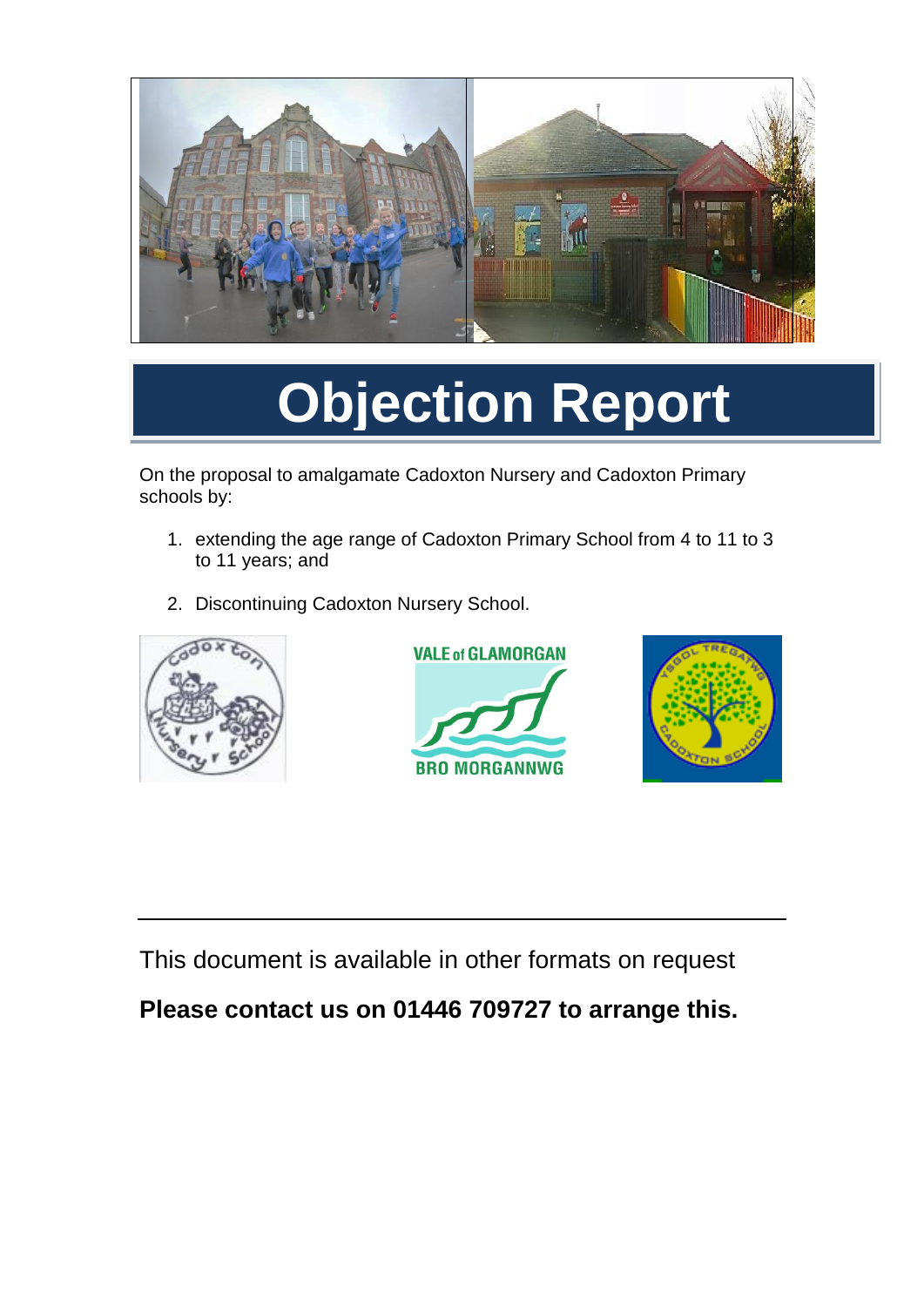## **Contents**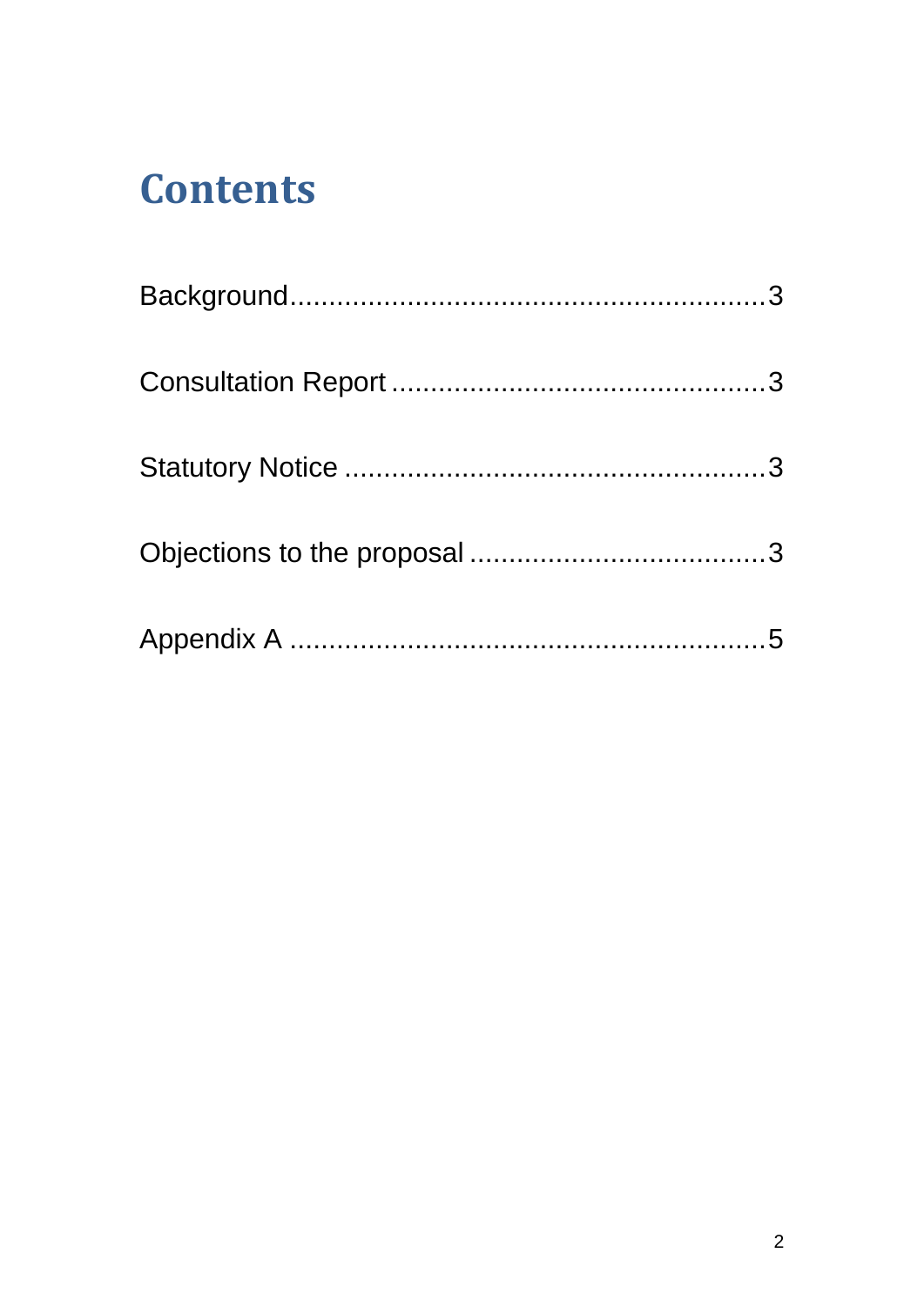#### <span id="page-2-0"></span>**Background**

Consultation on a proposal to amalgamate Cadoxton Nursery and Primary schools commenced on 04 January 2016 and concluded on 17 February 2016.

The consultation document explained the Council's proposal to amalgamate Cadoxton Nursery and Primary schools by extending the age range of Cadoxton Primary school from 4 to 11 to 3 to 11 years; and discontinuing Cadoxton Nursery School.

The consultation process followed Welsh Government guidelines and was an opportunity for local people to learn about the proposal and for the Council to hear the views of all those with an interest so that they can be taken into account before decisions are made.

#### <span id="page-2-1"></span>**Consultation Report**

A consultation report was published following the consultation exercise. The Council's Cabinet considered the consultation report and outcome of the consultation on 07 March 2016. The Cabinet determined to proceed with the proposal and to the publication of a statutory notice on the proposal.

#### <span id="page-2-2"></span>**Statutory Notice**

A statutory notice on the proposal was published on the 11 April 2016 for a period of 28 days to allow for objections. The statutory notice period of 28 days expired on 09 May 2016.

The notice was published on the Vale website and posted on the main entrance of both schools. Copies of the notice were distributed to pupils, parents, carers and guardians, governors and staff members. All other organisations required under the School Organisation Code 2013 were either provided with a hard copy or e-mailed a link to the published notice on the Vale website. All email recipients were provided with a copy as an attachment to the email.

Where objections are received an objection report must be published summarising the statutory objections and the proposer's response to those objections.

#### <span id="page-2-3"></span>**Objections to the proposal**

The authority received 113 individual objections by the statutory notice closing date. A summary of the key themes and issues raised by respondents and the response from the Vale of Glamorgan Council can be found at Appendix A.

Many of the objections received are resubmitted comments received during the consultation period. These comments will be familiar as members have already read the consultation responses contained in the consultation report. Members are reminded that an individual is able to resubmit their previous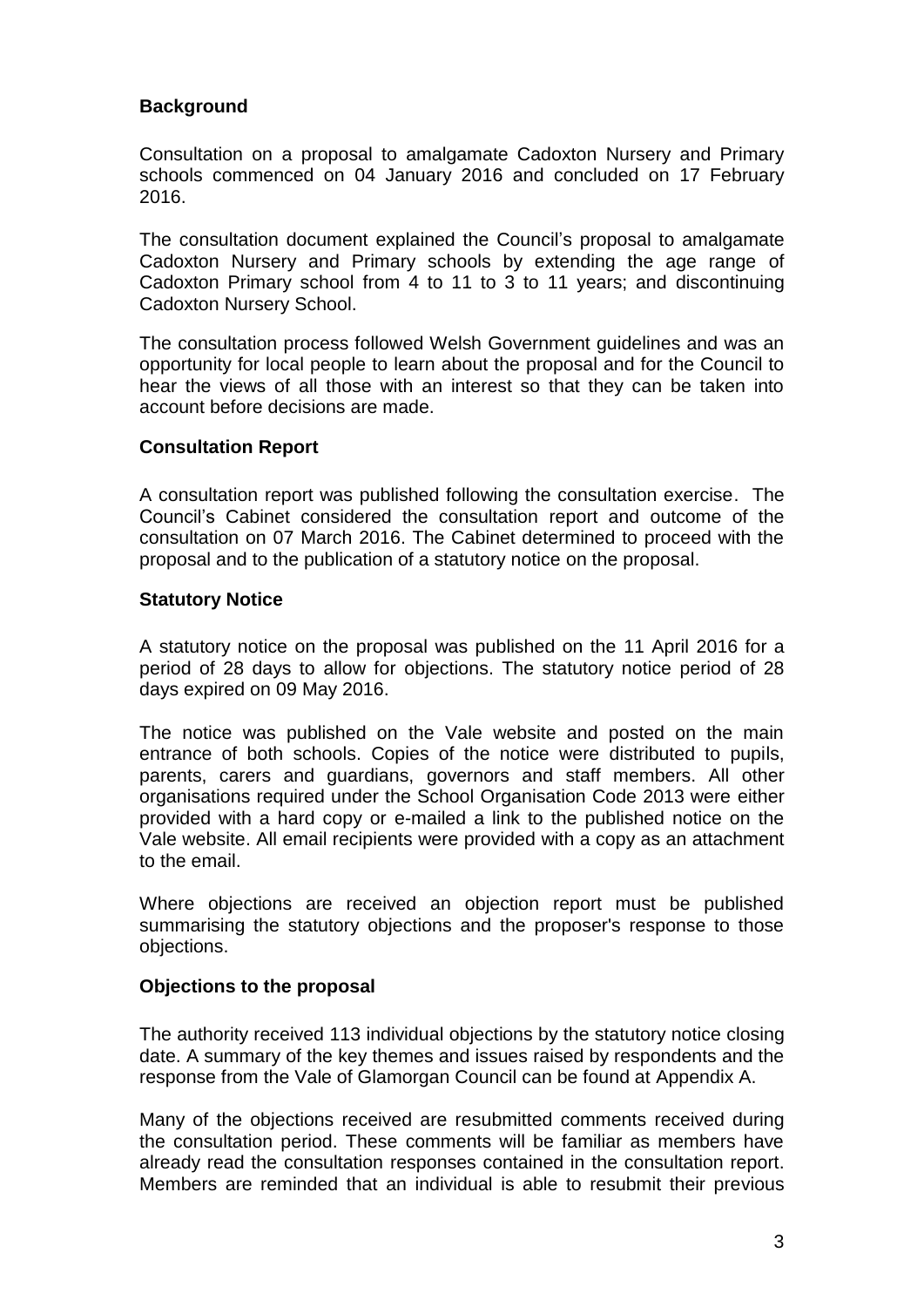comments as objections. Therefore members should ensure that these comments submitted as objections are reconsidered.

All objections received during the objection period have been made available in the Members room at The Vale of Glamorgan Council Offices, Holton Road, Barry together with the consultation report for further perusal.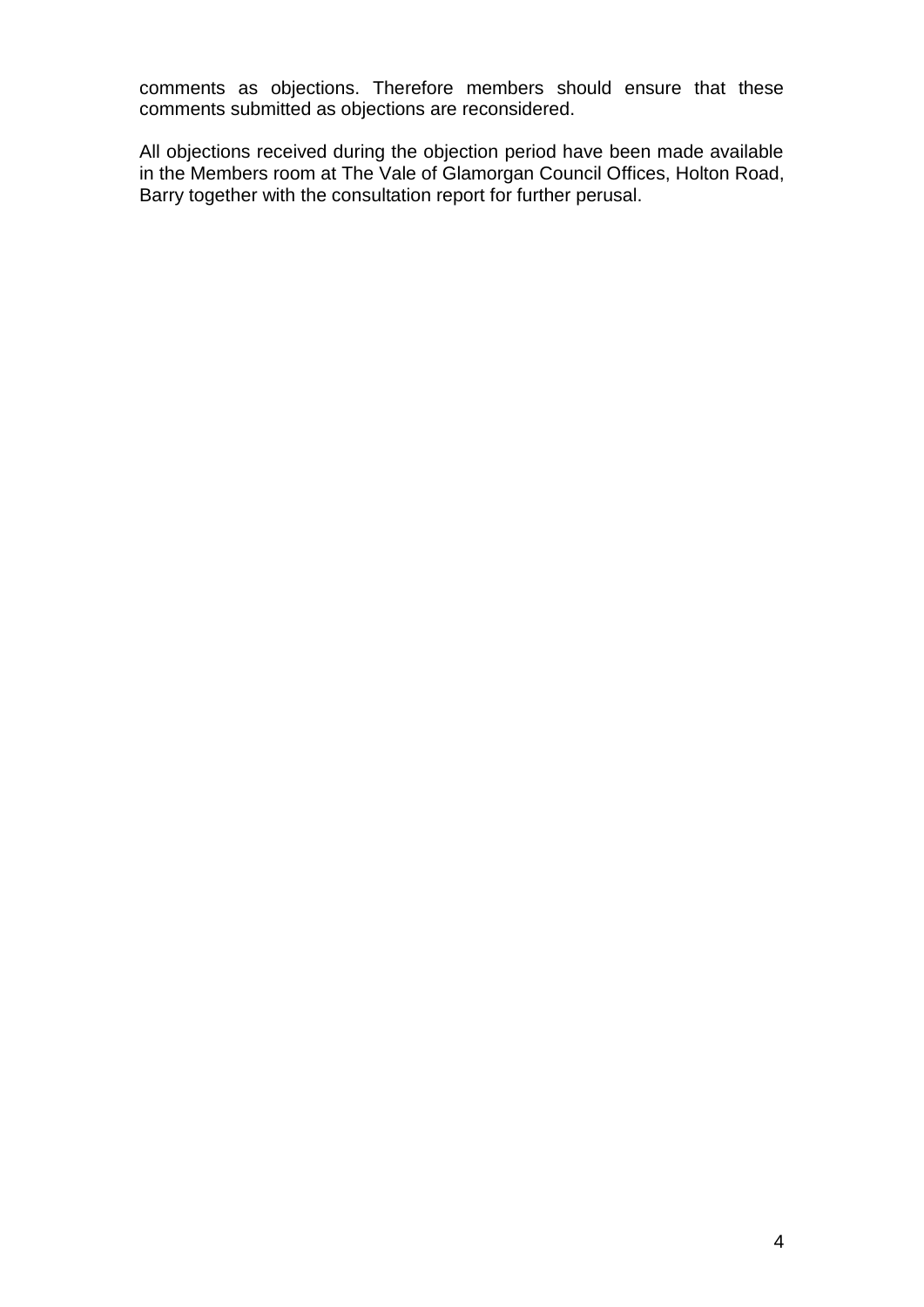<span id="page-4-0"></span>This appendix summarises the key issues raised during the statutory notice period. The issues present an overview of response themes and are not intended to be verbatim. All written objections have been made available to Cabinet members.

#### **Issue 1**

#### **Detrimental Effect on the Local Community and their Families**

Respondents consider the nursery to be a vital part of the community that reaches out to the family. The nursery holds an important place in the heart of the community with a family ethos in a highly disadvantaged area. The nursery supports families and the community and offers a level of support to the community that only a small school can. The nursery school offers a significant service for residents.

Respondents are concerned that the close relationships between staff and parents will be lost in a larger school. Currently the Headteacher and staff of the nursery are in daily contact with parents and are committed to supporting the whole family. Children benefit from interacting with someone who knows them and their families.

Respondents feel that the nursery offers a homely and safe environment with open access to the Headteacher. An independent nursery is needed to ensure this and is vital to the development of children at such an early age. Cadoxton Nursery School is an excellent example of integrated practice bringing together health, education and social services to support all aspects of a child's development.

Respondents feel that the positive elements above will be lost by pursing an amalgamation and that a combined school would not meet the specific needs of an ever-growing community.

#### **Council's response to the concerns raised**

The Council believes that there would be very little change to the nursery's position within the community. The same building would be used, providing the same safe, stimulating learning environment which is suited to the needs of nursery aged pupils. This would be enhanced by the opportunity to access additional resources of the primary school.

It is believed that nursery staff would still be able to build and sustain close working relationships with parents as they do now. Day to day support for children and their families who attend the nursery will continue to be provided by the existing nursery staff, all of which have built up strong bonds over time with the families. It is anticipated that the nursery class will have a teacher in charge who will be present every day for families to go to if they need support, and will offer a single, consistent point of contact. Families will have access to further support from a larger number of community and care partnerships have been developed across the both the primary and nursery school.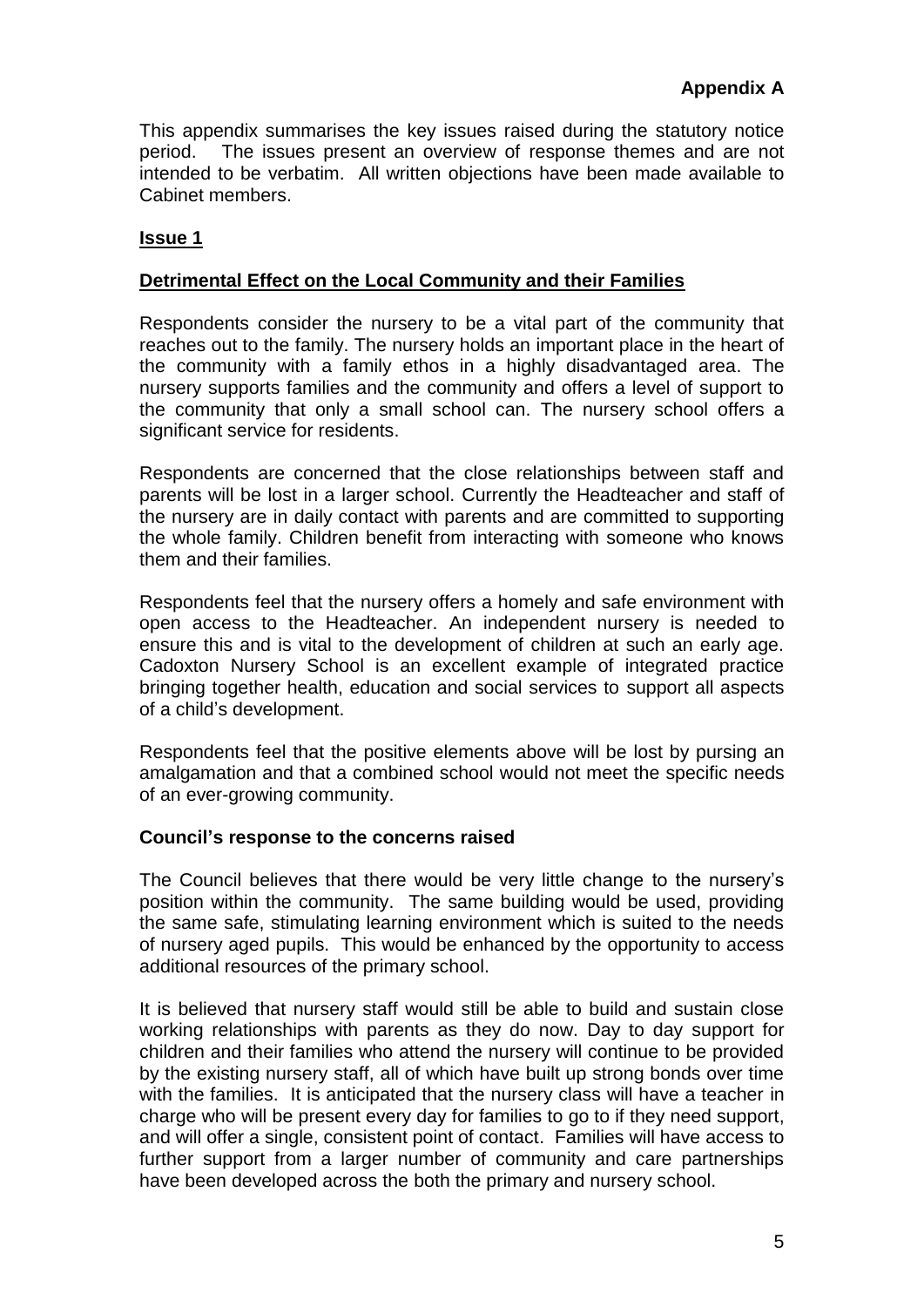The Council believes that both the nursery and primary schools have strong links within their community setting and this would continue if the two schools were to amalgamate, offering the same homely and safe environment for children of a nursery class age. An encompassing culture of strong family ethics, support, and one to one confidentiality across the primary age years will be maintained and developed. The school may grow in size, but the close community values entrenched in the existing cultures of both schools will grow to support a wider community need.

The proposed amalgamated school would continue to work in partnership with the Communities First and Families First teams to provide the 'Putting Families First' programme for all parents, guardians and carers of children of all ages who attend the school. The range of interventions provided by the programme, as outlined in the Community Impact Assessment (part of the proposal documentation), would continue to be offered. If the schools do amalgamate, the Headteacher of the primary school has indicated that the two separate services currently offered will join together and be run through the Cadog's Café located within the grounds of the primary school.

The primary school would continue to work in partnership with a number of agencies such as community, health, police and social services as it does now. These relationships will continue to be sustained and developed. The extensive support that is currently available to parents, pupils and extended family members will continue to support children's development and offer the best support available to families.

The Council remains confident that the proposal to amalgamate will result in the continuity in provision and cohesion for parents, while continuing to develop the sense of community and belonging that is already evident at both schools. The proposal also ensures help for families new to the area are supported in their adjustment to their new community through support to link into established networks facilitated through a single school.

The primary and nursery schools already adopt a multi-agency working ethos, working closely with partners such as Flying Start, Families First and Communities First. This support for parents and children currently attending the nursery will not be lost, but will be co-ordinated centrally through the primary school. On-going and future initiatives will be located at the community hub, Cadog's Corner. There would be no change in use of the existing buildings.

#### **Issue 2**

#### **Decrease in standards of education and learning outcomes for children**

Respondents expressed concerned that the standard of education at the current nursery school would not be maintained on amalgamation. Cadoxton Nursery School is considered outstanding, and there are concerns whether this can this be guaranteed under new management without a specialist Headteacher. Cadoxton Nursery School is by some objectors a flagship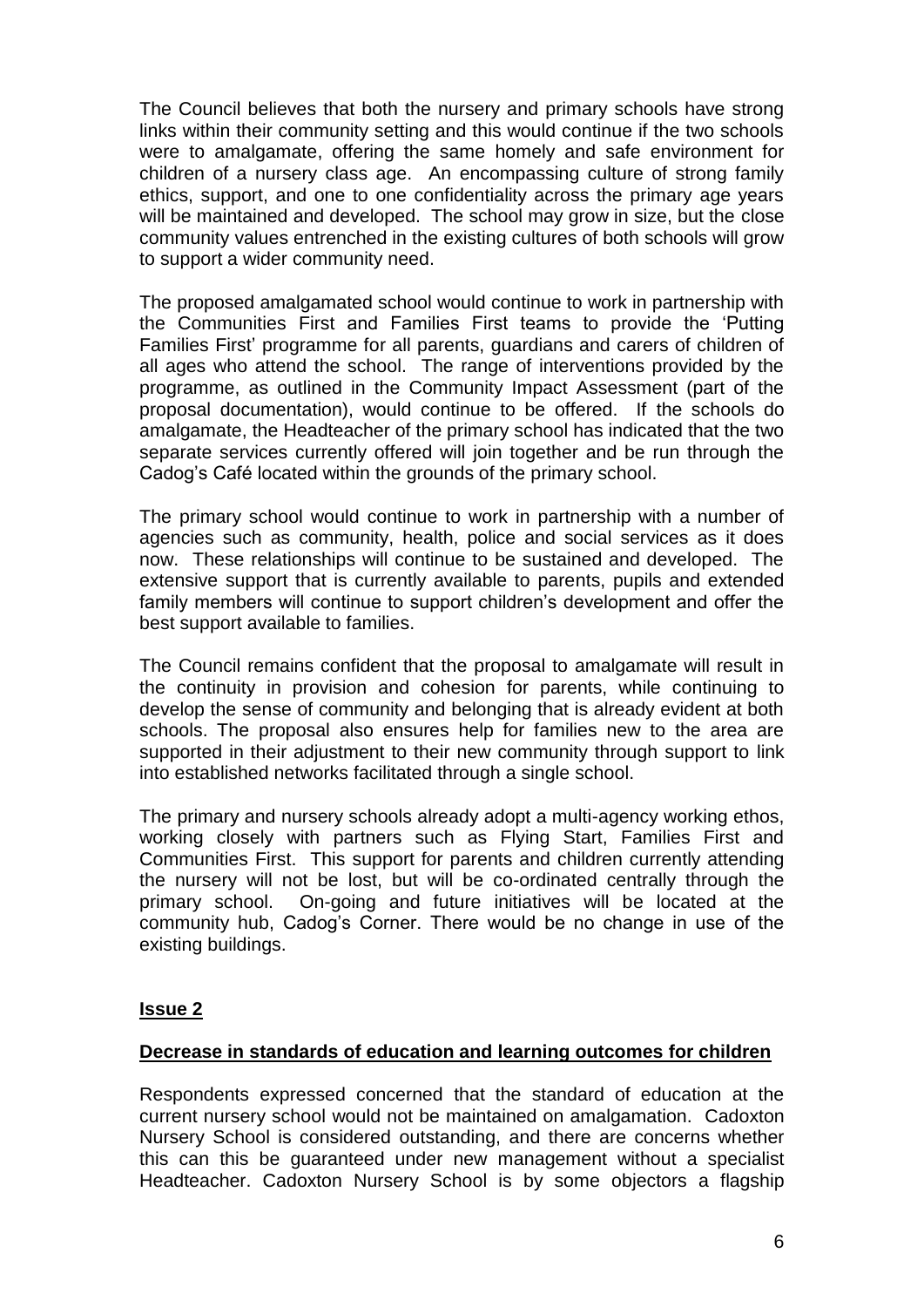school that has, they say, achieved green status for four consecutive years. It is the only school in the Vale of Glamorgan to be accepted to work as part of the Foundation Phase Alliance Group of the Central South Consortium. There is no evidence to support claims that the educational standards of the Nursery School will not be affected by this change.

Respondents pointed out that the Welsh Government want high quality education for the children in Wales, and that this is currently achieved at Cadoxton Nursery School, with its stand-alone status currently contributing to that. Concern was expressed that a nursery class within a primary school would put this at risk, and that an amalgamation is contrary to what the Welsh Government sees as the way forward in its "Ten Year Plan for Early Years". It was put forward that standalone nurseries have better Estyn inspection results than integrated nurseries and Children's Centres.

Respondents claim that the effect of cuts will have a negative impact on teaching standards at both schools, and that the nursery school provides an important role in breaking the link between disadvantage and achievement.

#### **Council's response to the concerns raised**

The Council is satisfied that there is no reason why the existing high quality provision cannot be maintained in a nursery class following an amalgamation. The same building, same resources, same teachers and same LSAs would deliver the same high standards of teaching and learning. Access to the resources of the wider school has the potential to improve staff's continued professional development and would improve the range of provision on offer enabling opportunities to raise standards further.

The current staffing ratio in the nursery school is 1:6, and would not change if the proposal is determined by Cabinet. Staff will continue to provide the highest level of social and cognitive development to the children in their care alongside support for the development of their language, physical, personal and emotional skills in adherence to principles set out in the All Wales Foundation Framework for Skills (3-7 Years).

Although the nursery class would become a part of the primary school from the amalgamation, the nursery class would continue to uphold its existing values and philosophies. The highly professional and committed staff would continue to deliver the same high quality of care, learning and social development for the children in their care.

The Council have reviewed the findings of research into early years education as outlined in "The Effective Provision of Pre-School Education (Eppe) Project" (2014). The report highlights the following points:

> There are significant differences between individual pre-school settings and their impact on children; some settings are more effective than others in promoting positive child outcomes.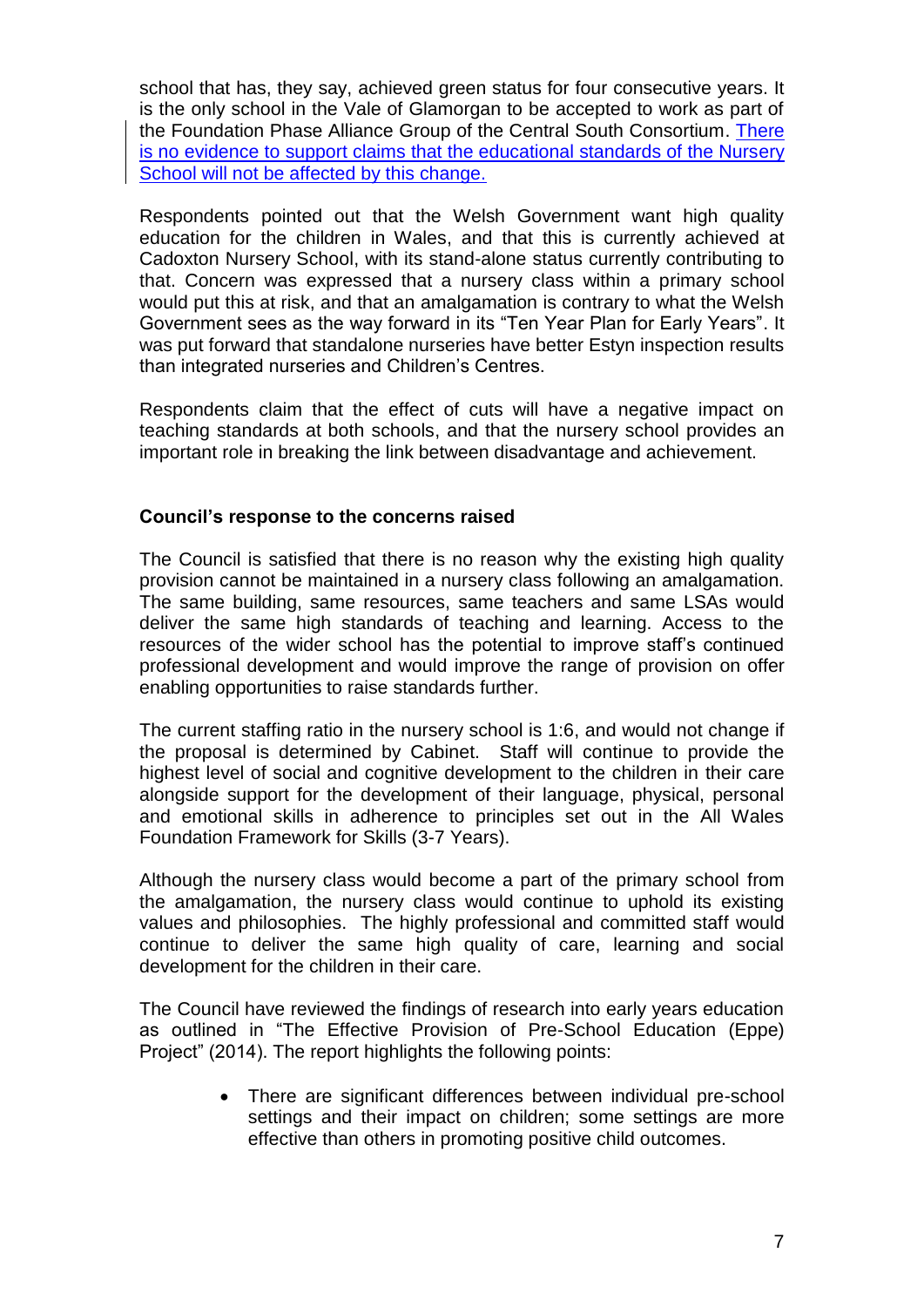Good quality can be found across all types of early years settings; however quality was higher overall in settings integrating care and education and in nursery schools.

The Council believes that high quality learning is provided in both nursery classes as well as stand-alone nurseries. This has been evidenced through Estyn inspection reports for primary schools across the Vale of Glamorgan, which include attached nursery classes.

The Council believes that an amalgamated school would build on the strengths already present in the existing schools by further improving standards and outcomes for children. The Council believes that as the capacity of both schools to improve has been categorised as 'A', each phase will continue to maintain and build upon their areas of strength in teaching and learning, whilst ensuring that the children across all phases continue to achieve high learning outcomes. This will be enabled by the Headteacher promoting her clear vision to improve standards and wellbeing across all stages of the primary phase.

It is anticipated that standards in the nursery class will be at least sustained at their current levels. The nursery will continue their role to offer support across the Foundation phase on behalf of the Foundation Phase Alliance Group of the Central South Consortium.

With reference to the Welsh Government's "Building a Brighter Future – Early Years and Childcare Plan" (2013), the Council recognises the importance of the key aspirations in this document and are working with Welsh Government to achieve these goals across all of our school settings with the focus being on:

- Improving outcomes for children through strong supportive families and communities
- Supporting parental engagement in their child's learning
- Ensuring that children are safe

In relation to the proposal and the concerns raised, with specific reference to the above document, the Council believes that a great deal of effort and progress has already been demonstrated by the nursery and primary schools in achieving these goals. The Council believes that amalgamation of the two schools will further progress these aspirations.

The "Building a Brighter Future" document identifies improvement in the flexibility of the Foundation Phase as a key driver to improve early years provision. The document outlines its ambition for a universal Foundation Phase with improved transition through a whole-phase and whole-school approach.

As part of a multi-agency approach, children will move from one phase of learning to the next, whilst continuing to improve standards and educational outcomes. Although the two schools currently work effectively together to manage this transition phase, the Council believes that an amalgamated, all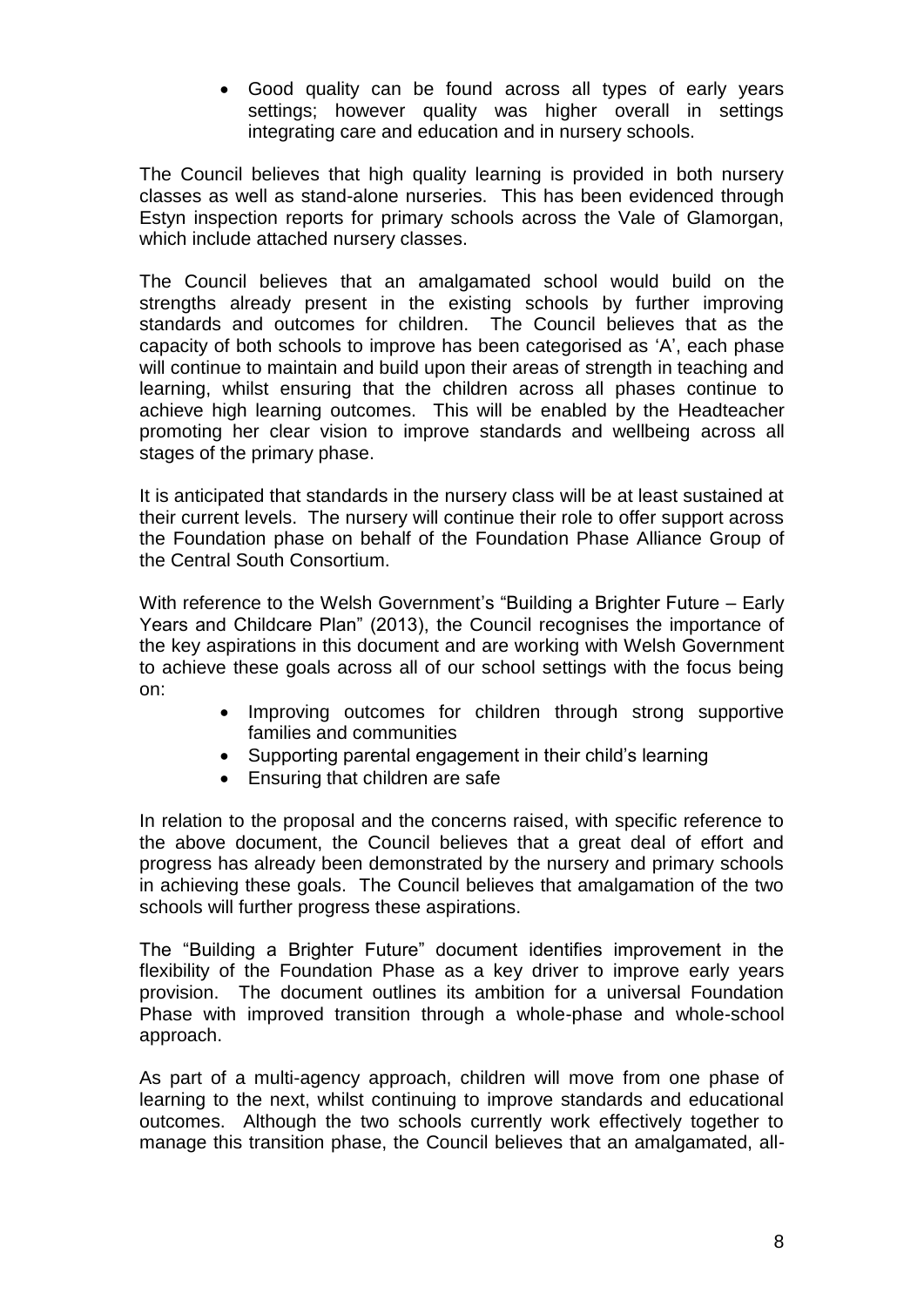through primary school will further strengthen approaches to key transition times for the child and their family.

Individual children's need would continue to be assessed, supported and monitored, but the monitoring and evaluation of a child's progress would follow them throughout their primary schooling instead of being reassessed when the child enters the primary phase.

The Council believes that reduced management costs have the potential to ensure that funding is directed to staff and their work. Staff will continue to work in partnership to secure the best possible education and learning outcomes for the children.

Estyn have responded to the proposal, having expressed the opinion that the proposal is likely to at least maintain the current standards of education and provision in the area. The proposal is unlikely to have a negative impact on any other schools or providers of pre-school education in the area.

On balance, the benefits of the proposed amalgamation of Cadoxton Nursery School and Cadoxton Primary School would maintain and sustain the current high standards of both schools, outweighing any disadvantages.

#### **Issue 3**

#### **The proposal will have a detrimental effect on the wellbeing of the children at Cadoxton Nursery School**

Respondents stated that parents choose the nursery as it is better placed to cater for children's needs and that parents build strong trusting relationships with staff. Pupils that attend nursery come from many different backgrounds and being a flying start area some parents look to staff for help and guidance on a day to day basis. This close relationship between staff and parents will be lost in a much larger school environment. An amalgamation will have an effect on children's welfare by introducing additional disruption to their lives and adding additional challenges.

Respondents felt that it is important for the nursery to have a Headteacher and staff who specialise in this area. It is important that in a socially deprived area that the early years nature of three and four year olds are of prime importance. The best possible start for children in the area gives each precious child the best chance of progressing in life

#### **Council's response to the concerns raised**

If the proposal to amalgamate were to go ahead there would be a requirement for a teacher in charge to manage the day to day running of the nursery class. This will allow the Headteacher of the primary school to have overall leadership across the phases, but will ensure that a senior member of staff is always available in the nursery building as first point of contact for parents,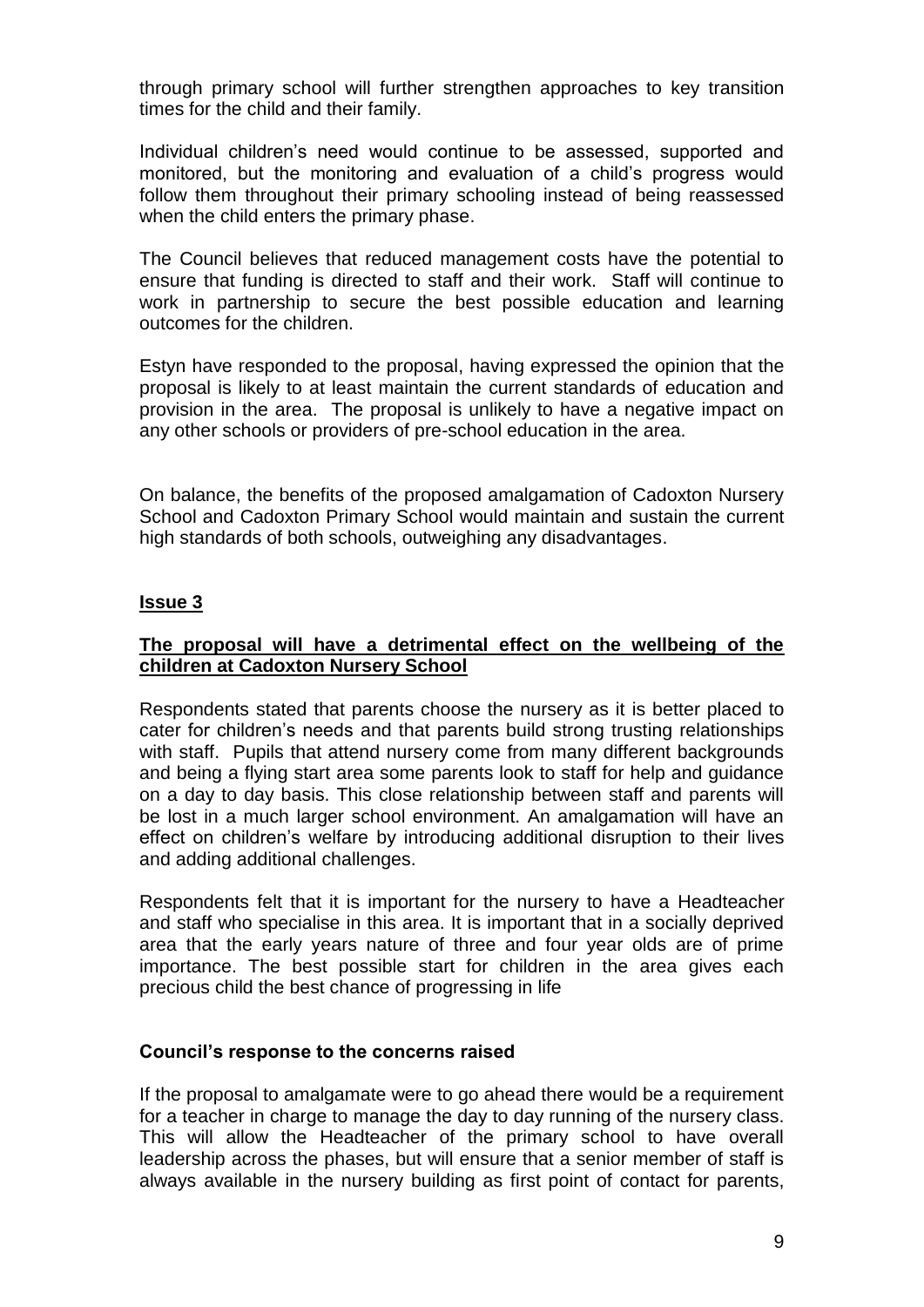guardians, and carers of nursery aged children and focus on the day to day activities and needs of the nursery class.

The Council believes that the proposal will not adversely affect pupil. The current staff/student ratio which the governing body and Headteacher of Cadoxton Nursery School have set is 1:6. It is not envisaged that this ratio would change if the proposal amalgamation were to go ahead.

As nursery pupils will be taught in the existing nursery building, the children's daily routines and contact with older children will remain unchanged. Being part of a primary school has the potential to ease transition in that, when ready, children can be introduced to aspects of the existing primary school building (such as the main hall), allowing for enriched provision and reducing anxiety associated with transition into the reception class.

Nursery age children would also continue to attend their class within their current setting, for a maximum of 2.5 hours per day in the morning or afternoon, as they do now. The mixing of age groups would be kept to a minimum for the youngest children. It has been suggested that children in their final term in the nursery class could be invited to attend assemblies in the primary school, alongside other transitional events. This should help those children moving in to the reception year by including them in f the primary school environment. There will be other opportunities for the nursery age children and the rest of the Foundation phase to mix, but these would be carefully managed with appropriate support.

The Council is satisfied that the wellbeing of the children attending Cadoxton Nursery School would not be negatively impacted, and that standards of wellbeing would at least be the same as they currently are as a result of the amalgamation.

#### **Issue 4**

#### **Maintain the nursery school as it is**

Respondents identified that a stand-alone environment is a more beneficial setting for children to be taught in. Cadoxton Nursery School is seen as an outstanding nursery school and works well as it is. The nursery provides high quality early years education and as parents need a stand-alone nursery, and Cadoxton Nursery School is producing outstanding results, then there is no point amalgamation.

#### **Council's response to the concerns raised**

Whilst recognising the high quality of provision provided by both the existing nursery and primary schools, the Council believes that the proposal has the potential to lead to improved transition, enhanced provision and savings in relation to management costs. This will help reduce the threat of cuts to teachers and LSAs in times of austerity. Maintained nursery schools face higher costs than nursery classes in schools where overheads can be reduced through economies of scale due to larger pupil numbers.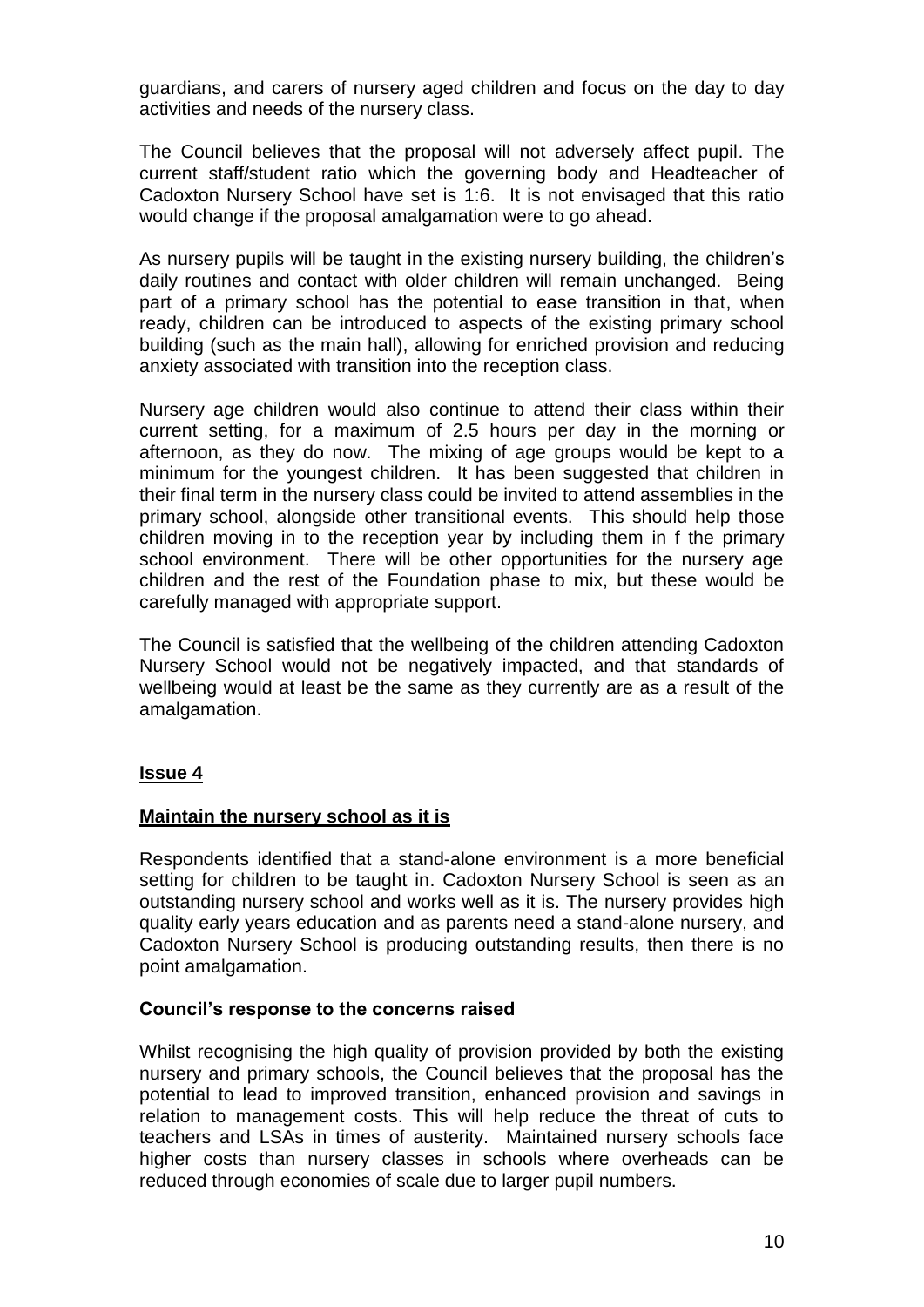Maintaining the nursery school does not provide the benefits associated with school amalgamation. One of the main benefits of moving to an 'all through' primary school is to minimise the number of transition points between schools that children currently experience. The current arrangements are expensive and limit the opportunities for teachers and support staff to work with children of different age groups if they wish to do so.

An amalgamation would build on the strengths present in the existing separate schools under a single leadership team, providing efficiency and opportunity which would not be available under separate management structures. Staff would also benefit from continuing professional development opportunities by enabling them to gain experience across the Foundation phase and key stage 2. These advantages would not be present by maintaining the status quo.

The Council believes that on balance, the benefits of an amalgamation to both Cadoxton Nursery School and Cadoxton Primary School outweigh the benefits of making no change and maintaining the status quo.

#### **Issue 5**

#### **Loss of funding and staffing to support nursery children**

Respondents shared a view that the Headteacher leads with an exceptionally clear view, and that a head needs to be on site. The nursery staff are trained in what they do and specialise in nursery teaching, with the team being excellent and work well together. A head needs to be in position in the nursery, not in another school.

Concern raised that the proposal attaches no value to the specialist skills of the staff and headteacher of the nursery. Removing the leadership role will be detrimental to the educational provision of the nursery.

Concerns raised that less funding will be available for staffing and resources and that children will suffer. The nursery school has an excellent Headteacher and fantastic staff with open access for parents and carers. A Headteacher in charge of 520 children will not know children in the same way. A nursery class will not offer the same staffing ratios.

Respondents are worried that there will be a loss of jobs for teaching and nonteaching staff, and expressed concerns that funding will be inadequate as it will be controlled by the primary school and as both schools remain separate it will negate any efficiency.

#### **Council's response to the concerns raised**

In Wales funding for schools is based on the number of children attending the school. As it is not anticipated that the number of children at the nursery will decrease if the proposal is determined, therefore funding to support teaching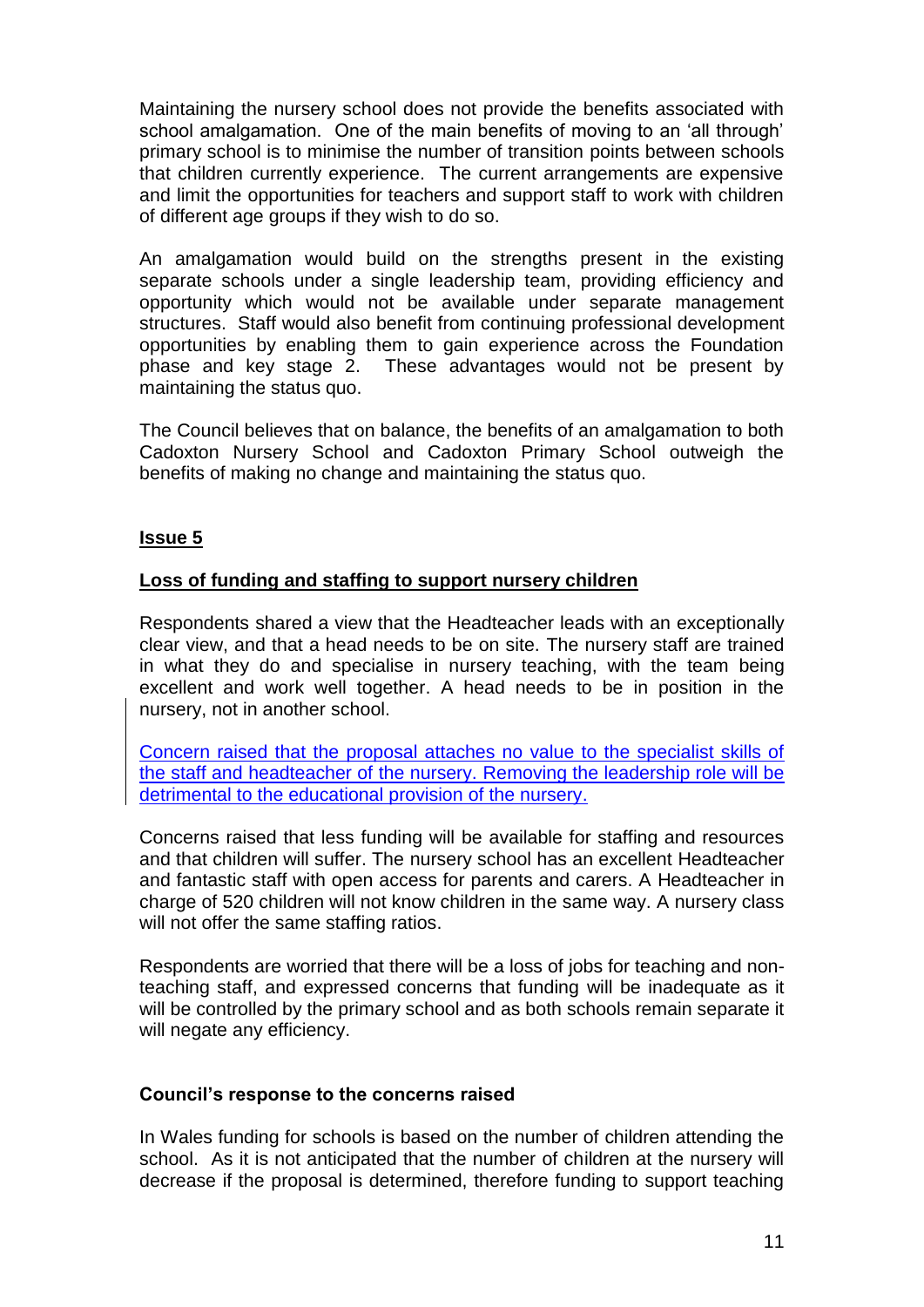at all levels will not decrease. If the proposal is implemented from April 2017 there will be an overall budget managed by the primary school. The school will be able to find efficiencies in the running of the school through decreased management costs for roles that would be duplicated and by negotiating single contracts for services and through economies of scale. This will generate financial savings which may be reinvested in supporting the continued improvement for learning outcomes for all children.

In times of austerity, all budgets are under pressure. The Council believes that the proposal has the potential to reduce the risk of teachers and LSAs losing their jobs, as financial savings would be made in management costs and other costs of running of a school i.e. service contracts. The proposal does not necessarily lead to changes to the vast majority of staff in the existing nursery and the Council believes that there is no reason why this proposal should lead to the loss of their expertise or the support that they provide for children with additional needs.

There is the potential for the expertise of nursery staff and reception staff to be shared, facilitating transition and improving provision. The "Building a Brighter Future – Early Years and Childcare Plan" (2013) supports this workforce development initiative. An amalgamated school would offer opportunities for all staff to develop their continued professional development through access and training with other age groups as part of individual's career development plans.

The skills, experience and commitment of the existing nursery Headteacher is acknowledged by the Council, parents and the local community. The primary school also has an excellent Headteacher. In the majority of primary schools in the Vale of Glamorgan which include a nursery class, the nursery classes perform well under the leadership of the primary Headteacher, providing a quality start to a child's schooling.

It is anticipated that the staff of the nursery school would be incorporated into the staffing structure of the proposed amalgamated primary school. The staffing structure of the proposed school would be decided upon by the Headteacher and governing body of the proposed amalgamated school. There would be recognition of staff's specialist expertise in certain age groups, but there would also be opportunities for staff to develop their pedagogy through working across the primary phase. The proposal will not necessarily lead to changes to the vast majority within the nursery setting

It is stated in the Frequently Asked Questions section of the consultation document that as a result of amalgamation, there will be the requirement for one Headteacher of the primary school, which will be the existing head of Cadoxton Primary School, Janet Hayward.

If the amalgamation is progressed it is envisaged that the nursery class will have a teacher in charge appointed. This individual would oversee the day to day activities of the class, whilst still having a teaching role. The teacher in charge would be a first point of contact for parents, guardians, and carers of nursery age children.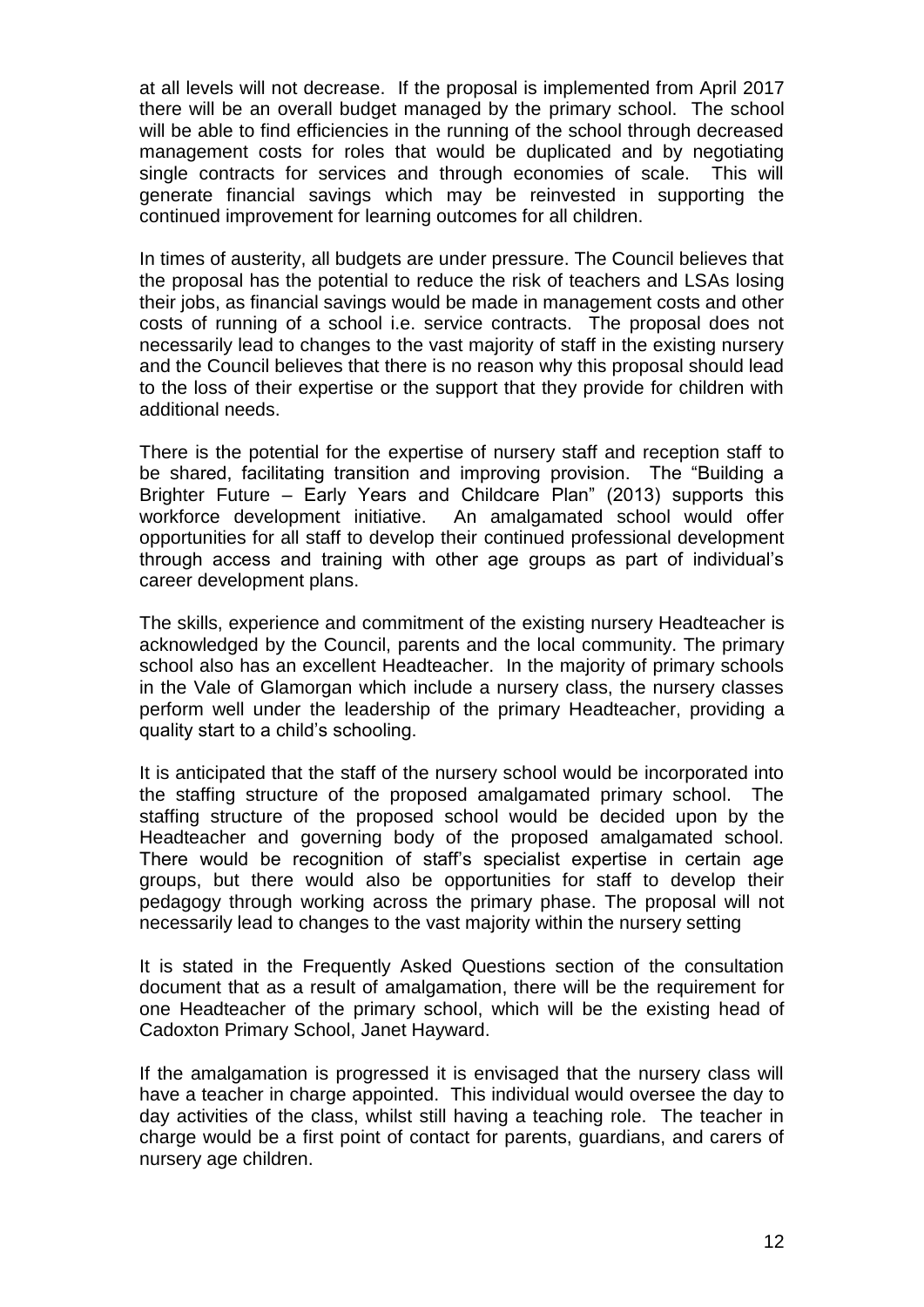Recent figures from the Childcare and Early Years Providers Survey (2014) indicate that there is a pattern of declining numbers of qualified teachers and leaders in nursery schools. Welsh Government has also indicated that from 2011-2014, the number of stand-alone nurseries across Wales has decreased from 22 to 11. An amalgamation would secure the future workforce and sustainability of the nursery setting.

The Council is confident that the proposed amalgamation will help avoid the risk of a reduction in teaching and support staff given current financial challenges. The planned change will ensure a single point of contact for parents and staff in relation to the day to day running of nursery provision.

#### **Issue 6**

#### **Concern that the Nursery will just become a class in the primary school**

Respondents felt that there will be a small percentage of Headteacher commitment and a lack of a bond between the Headteacher and the nursery children. Concerns were also expressed that nursery age children would be intimidated within a larger setting.

Respondents pointed out that the nursery is an excellent example of integrated practice bringing together health, education and social services to support all aspects of a child's development. The nursery school has always operated a strict level of security, giving parents confidence that the children are safe and protected.

Further concerns expressed were that the primary school will not have the resources to continue daily communication with parents and if here is a problem within the school, parents wouldn't know who to speak to.

#### **Council's response to the concerns raised**

In the majority of primary schools in the Vale of Glamorgan which include a nursery class, the nursery classes perform well under the leadership of the primary Headteacher, providing a quality start to a child's schooling.

If the proposal to amalgamate were to go ahead there will be a requirement for a teacher in charge to manage the day to day running of the nursery who will be the first point of contact for parents and carers. If there are issues that either the teacher in charge or parents needs further support with then the Headteacher will be available to help find a solution or give further guidance. The Headteacher of the primary school has a strong bond with her current pupils and this practice will be extended to include the children in the nursery class.

Security of the nursery class will continue to be strong and this will not change. The Headteacher will work with the governing body and staff to review all safeguarding policies to ensure that they are extended to meet the needs of nursery age pupils and their families.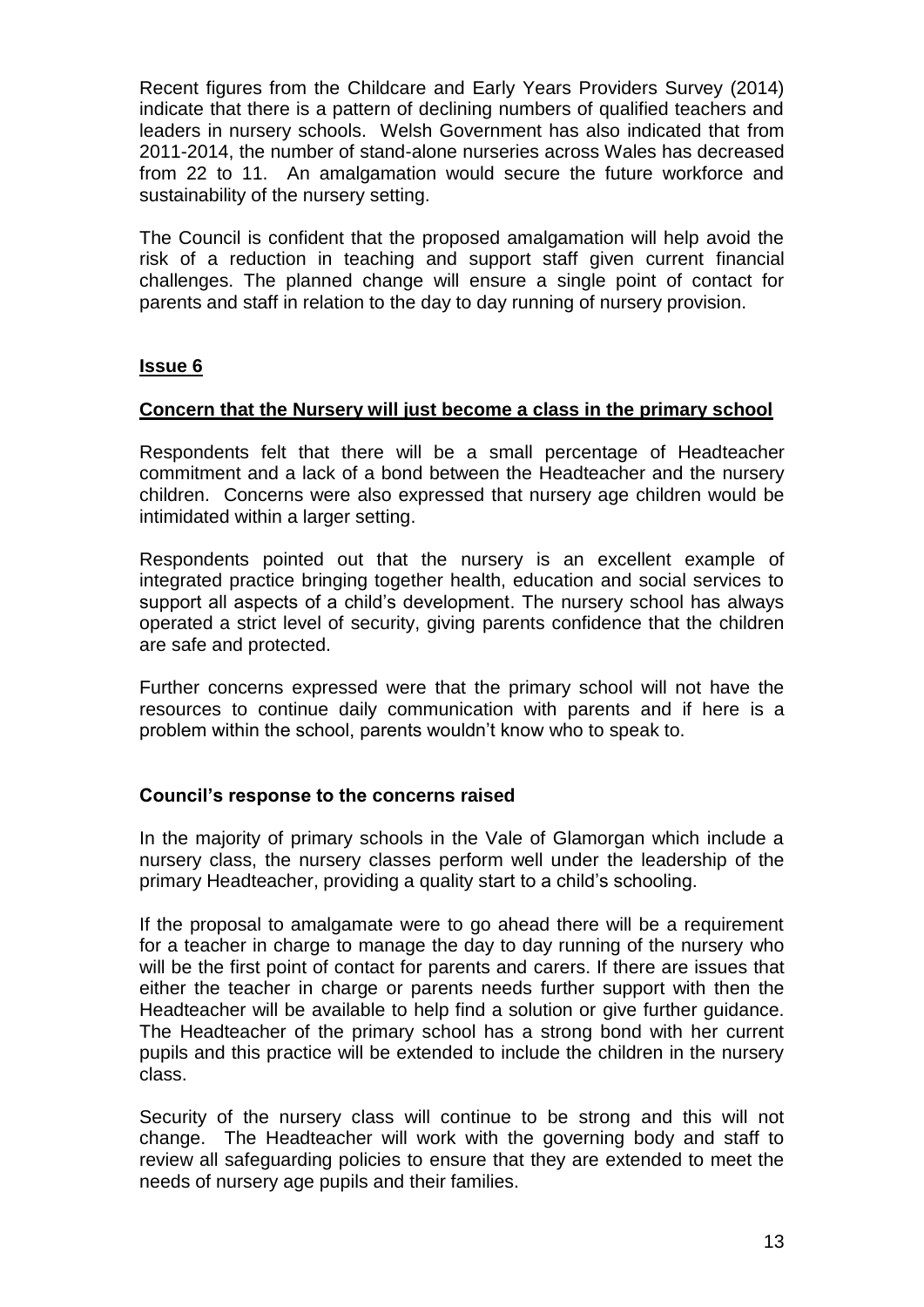The primary school would continue to work in partnership with a number of agencies such as community, health, police and social services as it does now. These relationships would include the nursery class and they would continue to be sustained and developed. The extensive support that is currently available to parents, pupils and extended family members will continue to support children's development and offer the best support available to families.

The children who attend the nursery will continue to be taught in the existing nursery building. The nursery class will not move into the existing primary school's buildings. The Council believes that in many ways the children's daily routines and contact with older children will remain unchanged. Being part of a primary school has the potential to ease transition in that, when ready, children can be introduced to aspects of the primary school building e.g. the hall, thereby enriching provision and reducing anxiety associated with transition into the Reception class.

#### **Issue 7**

#### **Removes choice for local parents**

Concerns were expressed that parental choice will be removed. Parents choose the nursery school because it is a stand-alone nursery.

#### **Council's response to the concerns raised**

The Council is not reducing the number of nursery places available to parents in the area. Admission arrangements for admission to nursery and reception will remain unchanged as a result of the proposed amalgamation. The catchment area for the school will remain the same.

The council believes that there will be very little change for parents who will still have access to high quality nursery places at the school. The same building will be used and standards in the nursery class will be at least sustained at current levels.

Parents will still have access to the same number of high quality nursery places in a safe stimulating environment suited to the needs of nursery age children. This would be enhanced by the opportunity to access the resources, both physical and personnel, of the primary school.

The Council believes that high quality learning is provided in both nursery classes as well as stand-alone nurseries as evidenced through Estyn inspection reports for primary schools across the Vale of Glamorgan, which have nursery classes attached.

#### **Issue 8**

#### **Lack of Fairness and Transparency of Process**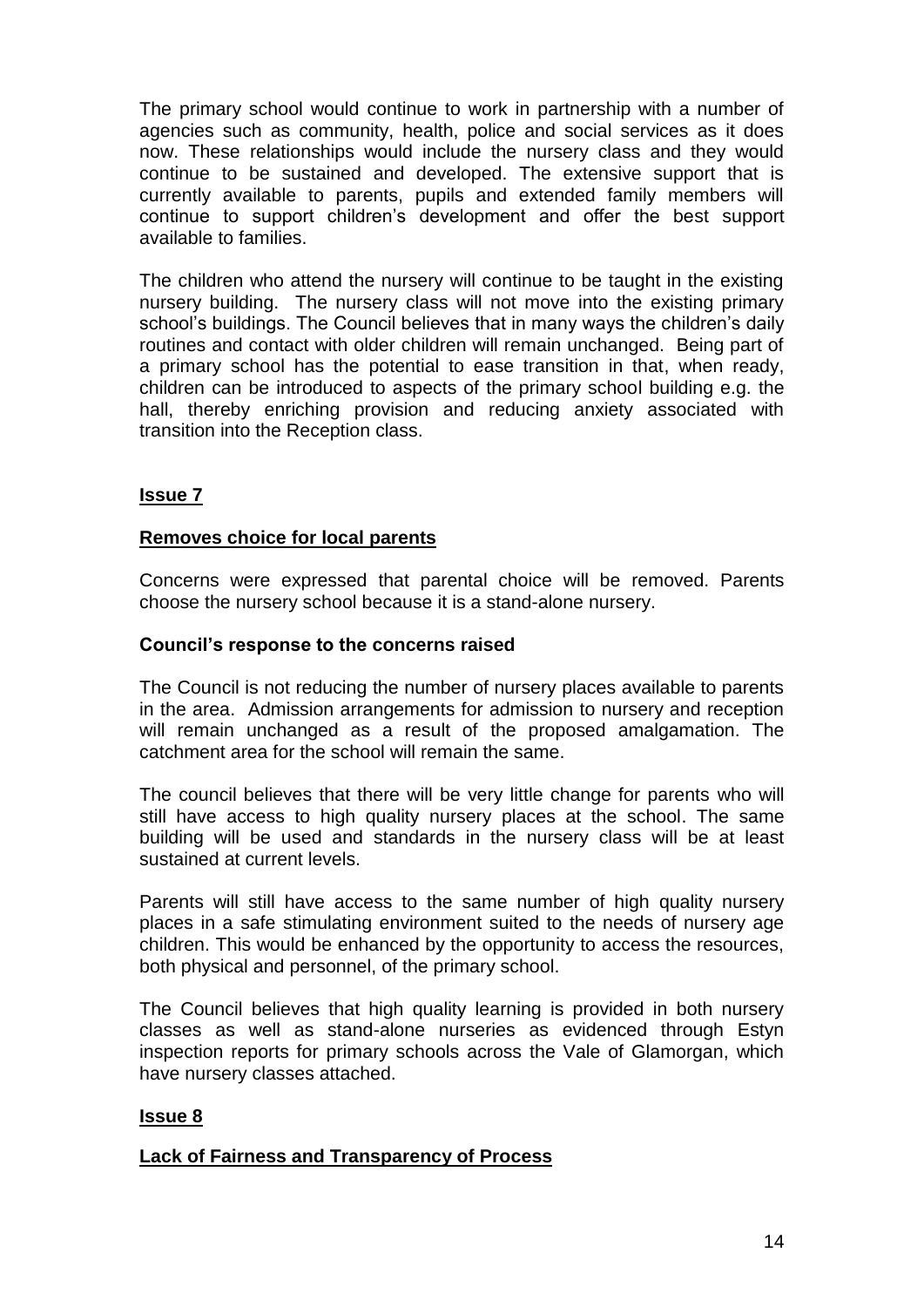The Governing Body of Cadoxton Nursery School raised concerns that the process has not been fair or democratic. It points out that of the three ward members, one is a governor of Cadoxton Primary School and has been vocal in the past about the independence of the nursery. Another is Leader of the Council and as such, was involved in the decision to publish a statutory notice on the proposal. It is "not aware of either party declaring an interest". No reference is made to the third ward member.

The Governing body is of the view that it has not received support from its elected councillors and claims that no one in the Council has listened to it. It further asserts that because there is no local Councillor on its governing body, it has "not had the same influence or presence in Council as the primary school".

Given the above, THE Governing Body is of the view that the decision to proceed should be called in for further scrutiny.

#### **Council's response to concerns raised**

The Councillor who is a governor at Cadoxton Primary School is not a member of the Cabinet or the Lifelong Learning Scrutiny Committee. He has not been involved in decision making or scrutiny in relation to these proposals which means that the situation in which he would be required to declare an interest has not arisen. The Leader of the Council is also not required to declare an interest as he has no direct association with either the primary or nursery school. The fact that the Leader and the ward member represent the Cadoc ward would not require an interest to be declared.

A report seeking approval to consult on a proposal to amalgamate the schools was initially presented to Cabinet on 19<sup>th</sup> October 2015. Following representation from the chair of the governing body of Cadoxton Nursery School, the report was deferred and amendments were made to address the concerns raised before it was resubmitted to the Cabinet meeting of  $14<sup>th</sup>$ December 2015. This demonstrates that Cabinet has given consideration to issues raised by the governing body of the nursery school. The relevant minute of the meeting of  $19<sup>th</sup>$  October 2015 is provided below.

#### **C2939 PROPOSAL TO AMALGAMATE CADOXTON NURSERY AND CADOXTON PRIMARY SCHOOLS AND EXTEND THE AGE RANGE OF CADOXTON PRIMARY SCHOOL FROM 4 TO 11 TO 3 TO 11 YEARS (CSS) (SCRUTINY COMMITTEE – LIFELONG LEARNING) -**

"At the meeting the Cabinet Member for Children's Services and Schools, tabled a [statement](http://www.valeofglamorgan.gov.uk/Documents/_Committee%20Reports/Cabinet/2015/15-10-19/Proposal-to-amalgamate-Cadoxton-Nursery-and-Cadoxton-Primary-schools-Additional-Statement.pdf) from the Chair of Governors at Cadoxton Nursery School, and in light of the tabled information wished to defer the report for further discussions to take place around points 8 and 9 of the proposal.